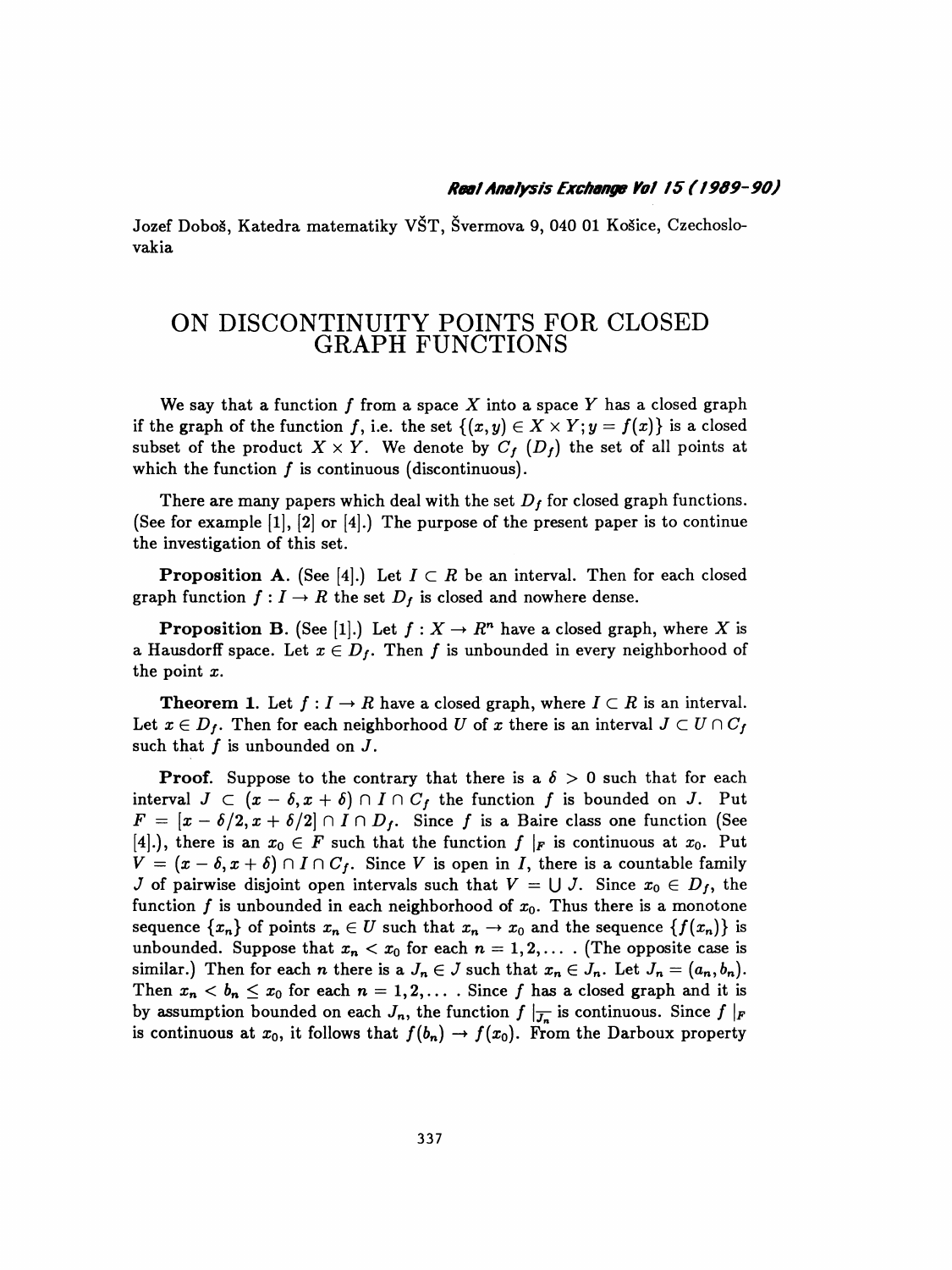it follows that f assumes any value lying between  $f(x_n)$  and  $f(b_n)$  at least once on  $J_n$   $(n = 1, 2, \ldots)$ , which contradicts the closedness of the graph of f.

**Definition.** (See [3].) A function f defined on a topological space X with range in a topological space Y is said to be quasicontinuous at the point  $x \in X$ if for any neighborhood U of the point x and any neighborhood V of  $f(x)$  there is an open set  $\emptyset \neq G \subset U$  such that  $f(G) \subset V$ . A function f is said to be quasicontinuous if it is quasicontinuous at each point  $x \in X$ .

Note that if a function  $h : R \to R$  is such that  $h(x) = \sin(1/x)$  for  $x \neq 0$ , then h is quasicontinuous if and only if  $-1 \leq h(0) \leq 1$ ; that is, there is a closed graph function  $f : R \to R$  such that  $h(x) = \sin(f(x))$  for each  $x \in R$ . The sufficiency of this condition is true in general as the following theorem shows.

**Theorem 2.** Let  $I \subset R$  be an interval. Let  $f: I \to R$  have a closed graph. Then the composite function  $h = \sin(f)$  is quasicontinuous.

**Proof.** Quasicontinuity at the continuity points of  $f$  is evident. Suppose that  $x \in D_f$ . Let V be an open neighborhood of the point  $h(x) = \sin(f(x))$ . From the continuity of sin it follows that the set  $sin^{-1}(V)$  is open. Since sin is periodic, there is an open interval  $(a, b)$  such that  $(a + 2k\pi, b + 2k\pi) \subset \sin^{-1}(V)$ for each integer k. Let  $\delta > 0$ . Since  $x \in D_f$ , by Theorem 1 there is an interval  $J \subset (x - \delta, x + \delta) \cap I \cap C_f$  such that f is unbounded on J. Suppose that f is unbounded below on J. (The opposite case is similar.) Let  $x_0 \in J$  be arbitrary. Let  $k_0$  be an integer such that  $f(x_0) < a + 2k_0\pi$ . From the Darboux property it follows that there is  $w \in J$  such that  $f(w) \in (a + 2k_0\pi, b + 2k_0\pi)$ . Since  $w \in C_f$ , there is an interval  $G \subset J$  such that  $f(G) \subset (a+2k_0\pi, b+2k_0\pi)$ . Thus  $h(G) \subset V$ . This shows that h is quasicontinuous at the point  $x$ .

The following example shows that the assumption, " $I$  is an interval" in Theorem 2 cannot be replaced by the assumption "I is a subset of  $R$ ".

**Example.** Let  $Q = \{q_1, q_2, ...\}$  be a countable, dense subset of R. Let  $f: Q \to R$ ,  $f(q_n) = n\pi/2$   $(n = 1, 2, ...)$ . Then f has a closed graph, but  $sin(f)$ is not quasicontinuous.

 By the preceding methods it is not difficult to verify (ii) implies (i) of the following theorem.

**Theorem 3.** Let  $g: R \to R$  be continuous. Then the following statements are equivalent:

(i) for each closed graph function  $f : R \to R$  the composite function  $g(f)$  is quasicontinuous,